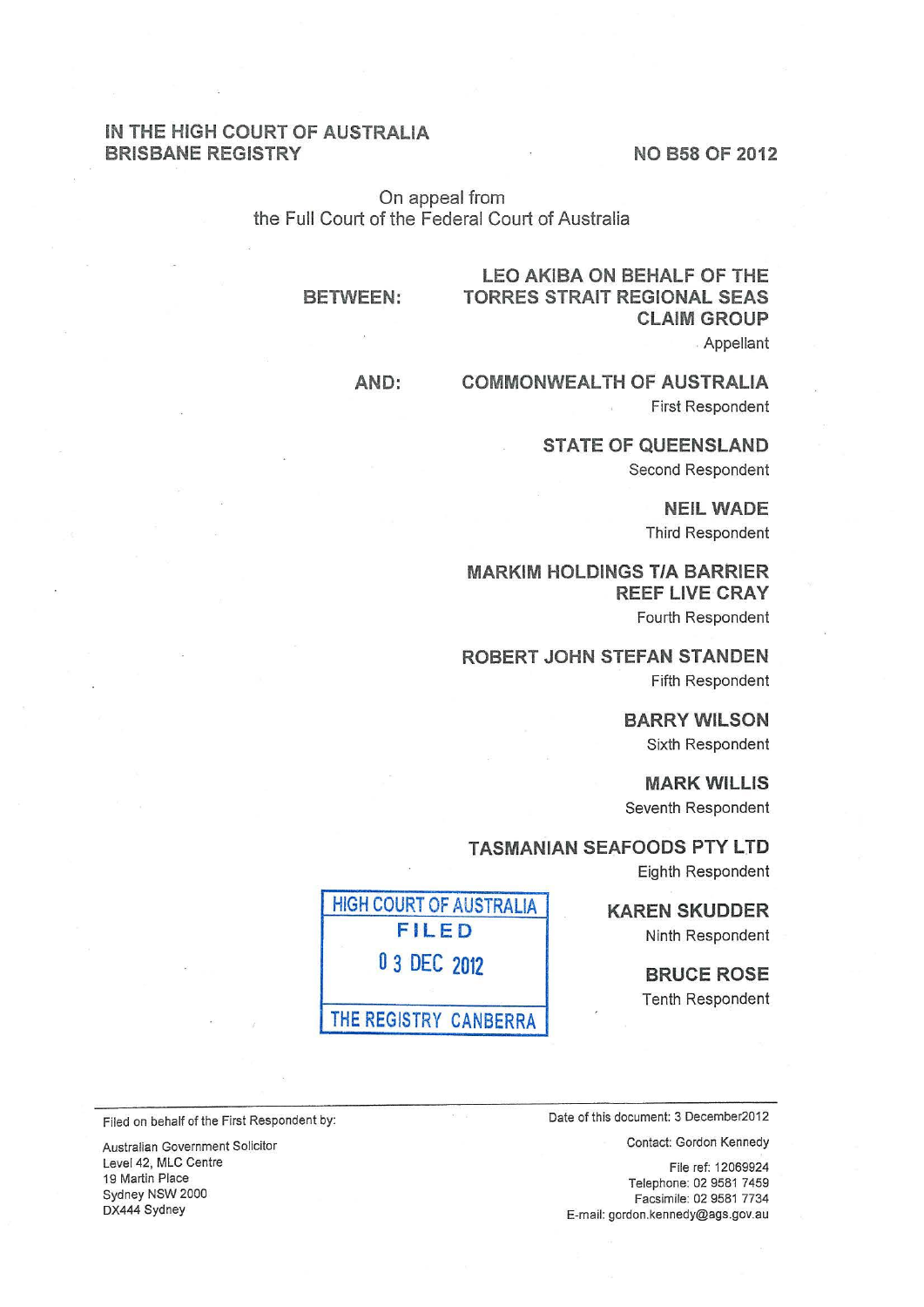# **QUEENSLAND ROCK LOBSTER ASSOCIATION**

Eleventh Respondent

**THEOPHANIS PETROU** 

Twelfth Respondent **ELFREDA PETROU** 

Thirteenth Respondent

**PETER J PAHLKE** 

Fourteenth Respondent

**ALISON NEWBOLD**  Fifteenth Respondent

**RAYMOND MOORE**  Sixteenth Respondent

**MABEL MOORE** 

Seventeenth Respondent

**MARK MILLWARD** 

Eighteenth Respondent

**KENNETH JAMES MCKENZIE** 

Nineteenth Respondent

**JOHN STEWART MCKENZIE**  Twentieth Respondent

**STEVEN MACDONALD** 

Twenty First Respondent

**M G KAlLIS PTY L TO** 

Twenty Second Respondent

**ROBERT BRUCE LOWDEN** 

Twenty Third Respondent **NOEL LOLLBACK** 

Twenty Fourth Respondent

**BOB LAMACCHIA** 

Twenty Fifth Respondent

**RICHARD LAURENCE JONES** 

Twenty Sixth Respondent

**PHILLIP JOHN HUGHES** 

Twenty Seventh Respondent **ROBERT GEORGE GIDDINS** 

Twenty Eighth Respondent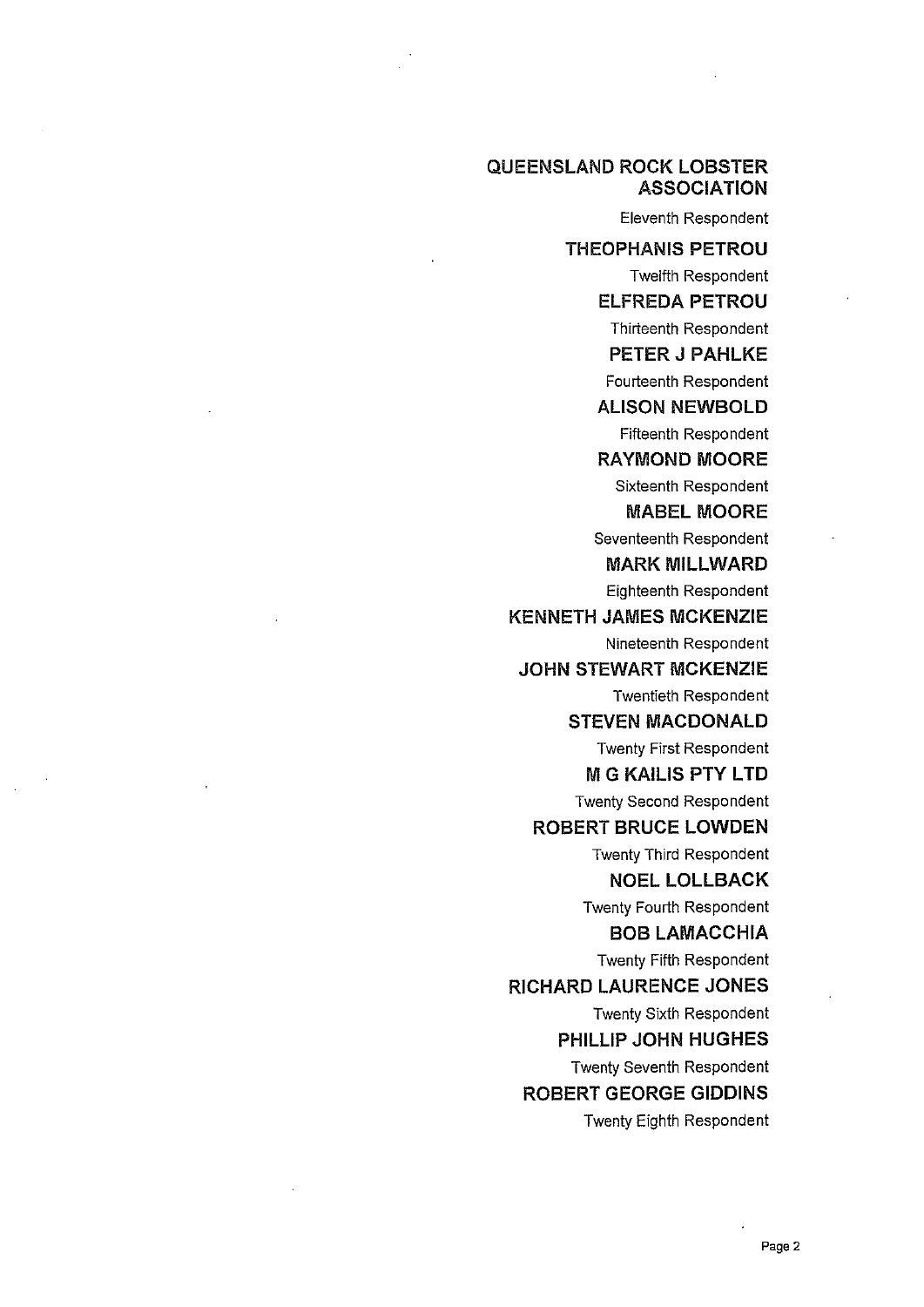## **LARRY HUDSON**

Twenty Ninth Respondent

**PAMELA HUDSON**  Thirtieth Respondent

**DIANNE MAREE HUGHES** 

Thirty First Respondent

**AUSTRALIAN MARITIME SAFETY AUTHORITY** 

Thirty Second Respondent

**BARRY EHRKE**  Thirty Third Respondent

#### **DENNIS FRITZ**

Thirty Fourth Respondent

# **JENNY TITASEY**

Thirty Fifth Respondent

**AUGUSTINUS TITASEY** 

Thirty Sixth Respondent

#### **GEOFFREY DONALD MCKENZIE**

Thirty Seventh Respondent

**ZIPPORAH GEAGEA** 

Thirty Eighth Respondent

# **PETER GEAGEA**

Thirty Ninth Respondent

# **ROBERT GARNER**

. Fortieth Respondent

## **TROPICAL SEAFOOD OPERATION** · **PTY LTD**

Forty First Respondent

## **DIAKEN PTY LTD**

Forty Second Respondent

# **CARL DAGUIAR**

Forty Third Respondent

# **JIMMY ALISON**

Forty Fourth Respondent

# **DANNY BROWNLOW**

Forty Fifth Respondent

# **BEVERLEY JOAN BRUCE**

Forty Sixth Respondent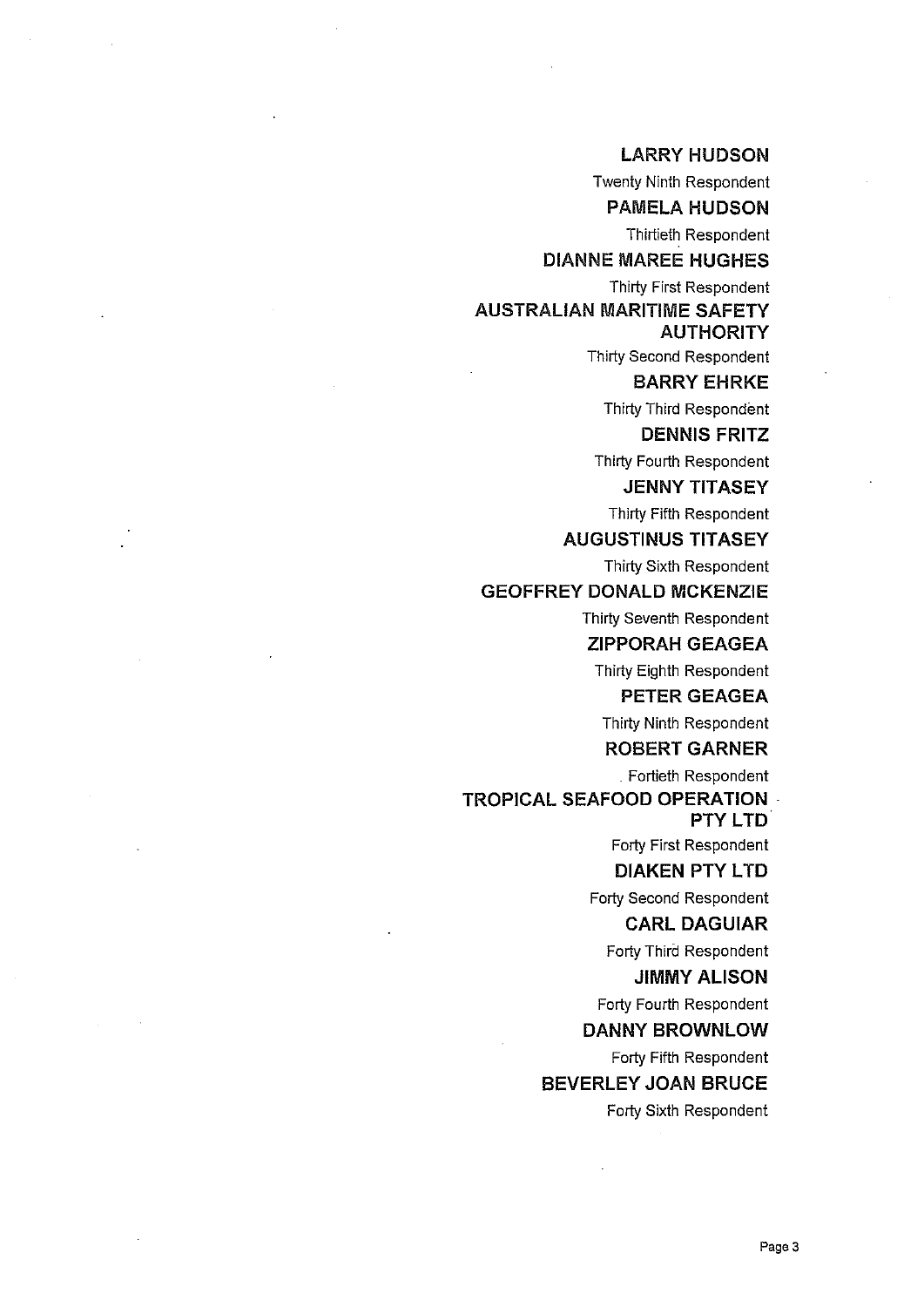# GUY STEWART BRUCE

Forty Seventh Respondent

KIWAT LUI

Forty Eighth Respondent  $\mathcal{A}^{\pm}$ TORRES STRAIT REGIONAL AUTHORITY

Forty Ninth Respondent

# FIRST RESPONDENT'S SUBMISSIONS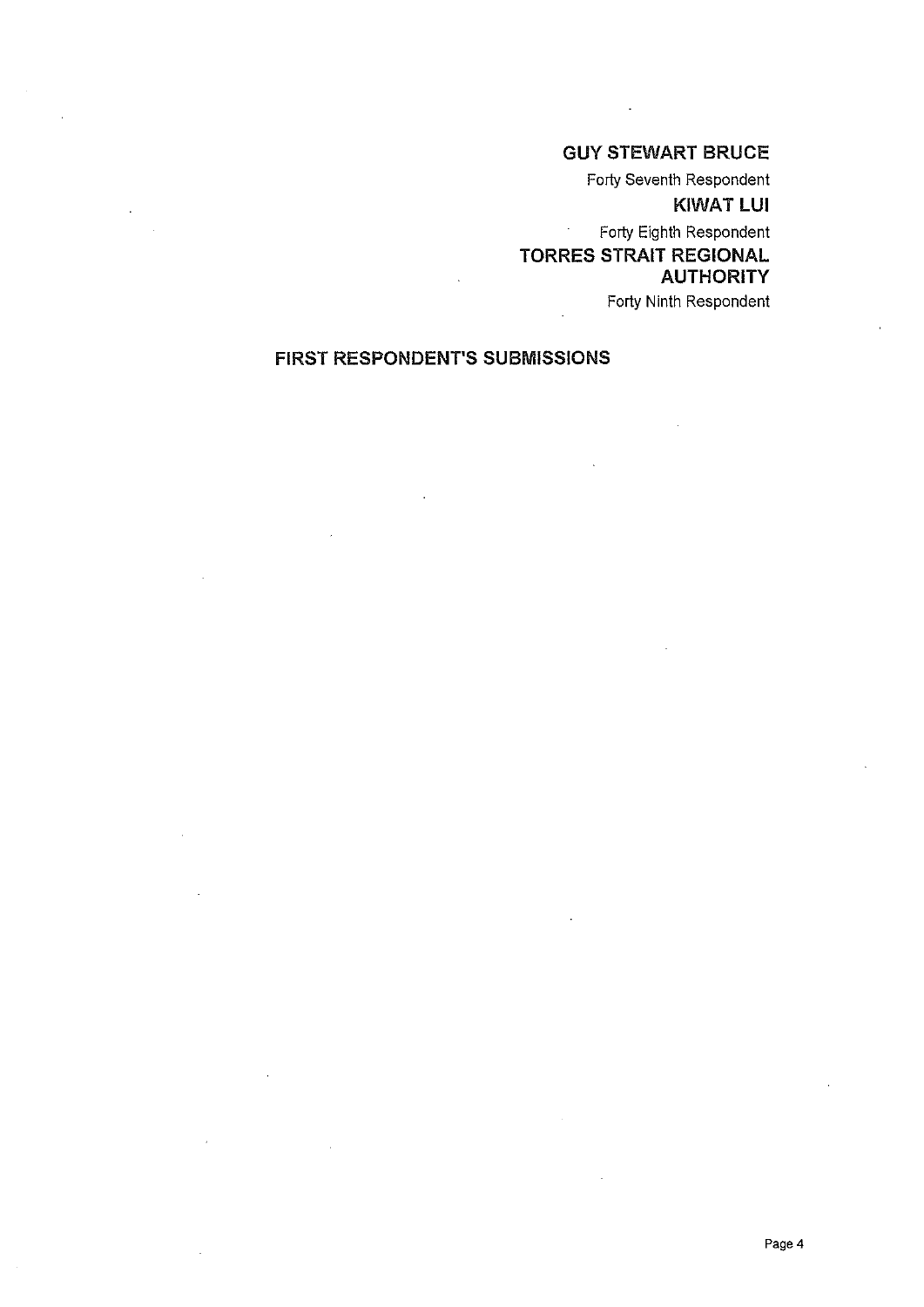#### PART I FORM OF SUBMISSIONS

1. This submission is in a form suitable for publication on the internet.

#### PART II ISSUES

- 2. Two issues are addressed by the Commonwealth and the following submissions made.
- 3. In relation to the extinguishment issue, the legislative regimes referred to in Commonwealth v Akiba (2012) 204 FCR 260 (Akiba FFC) at [41], severally, or together, evince a clear and plain intention to extinguish native title rights to take fish for commercial purposes. Those regimes operate by way of 10 **prohibition combined with the creation of new statutory rights to fish for** commercial purposes and have thereby manifested a clear and plain intention to extinguish the native title right to fish for commercial purposes (Section A).
	- 4. In relation to the "reciprocal rights" issue, rights to access, use and to take resources from an area that rely solely upon a person's "reciprocal relationship" with a holder of "occupation based" rights are not native title rights within the meaning of s 223(1) of the Native Title Act 1993 (Cth) (NTA). Neither the reciprocal rights, nor the persons who have those rights, have the requisite connection with the relevant land or waters (Section 8).

#### 20 PART Ill SECTION 78B NOTICE

5. The Commonwealth has considered whether any notice should be given in compliance with s 788 of the Judiciary Act 1903 (Cth) and has decided that it is not necessary to do so as no constitutional issues are raised by any party.

#### PART IV FACTS

- 6. Subject to the following clarifications in relation to the Appellant's submissions (AS), the factual background set out in Part V is not disputed.
- 7. As to [8], the determination of native title made by the primary judge on 23 August 2010 provides at [11] that to the extent of any inconsistency between the native title rights and the "other interests" identified in [1 0] and Schedule 30 6 of that determination, the native title rights yield.
	- 8. As to [10], it is correct that the existence of a traditional right to take fish for any purpose, including for trade or commercial purposes, was not challenged on appeal to the Full Court. The Commonwealth's position at first instance was, however, that the evidence did not support a pre-sovereignty right to "trade". 'There was no appeal on this aspect of the primary judge's decision.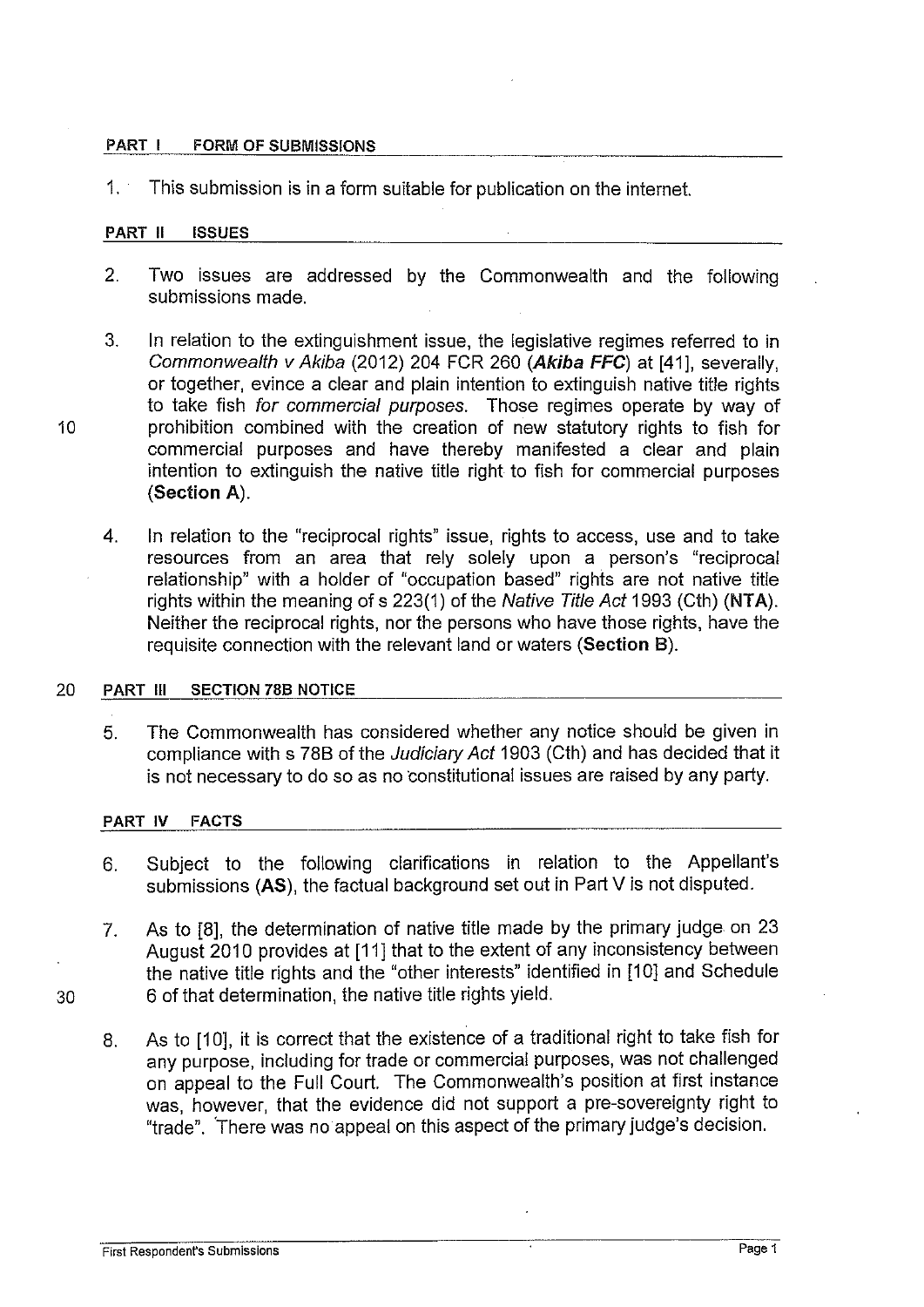- 9. As to [13], the Appellant reproduces, in part, the reasons of the majority in Akiba FFC at [63]. The full quote also includes the following qualifier (in bold): "While it may be correct to describe the licensing regimes as concerned, in a general way, to regulate fishing, it is necessary to observe that these regulatory schemes operate by way of a prohibition on unlicensed fishing for commercial purposes. That prohibition is not deprived of its plain effect because it is an element of a regime which can be described generally as regulatory of fishing".
- 10. As to [15], it should be added that the primary judge found that the relevant <sup>1</sup>o laws and customs founded on the reciprocity principle in relation to adoption and marriage did give rise to rights and interests in land and marine estates: Akiba FC at [194].
	- 11. As to [16], Professor Scott also gave evidence of categorisation of rights, describing "reciprocity rights" as either "secondary rights" which are held by affines and are exemplified by a person's rights in their mother's land or sea areas,' or "tertiary rights" which are held either at a degree of genealogical distance of a second or a third cousin, or by a person in a tebud or friendship relationship: Akiba FC at [70].
- 12. As to [17], the "reciprocal relationships" which the primary judge held were 20 not generative of rights and interests in land and waters were affines' or tebud/thebud<sup>3</sup> relationships: Akiba FC at [507], [508].
	- 13. As to [18] the "considerable difficulties" in accommodating reciprocity based rights within the scheme of the NTA, referred to by his Honour in Akiba FC at [510], arise from [502] where his Honour noted, inter alia:

The evidence in this matter is that reciprocal relationships have existed, and do exist, between members of the claim group and (a) other Torres Strait Islanders who were *not* members of the native title claim group, ie the Kaurareg; (b) Aboriginal persons on the nearby mainland and elsewhere; and (c) people from the PNG mainland or PNG islands such as Parama and Daru. (emphasis in original).

14. The Commonwealth agrees with the Appellant's Chronology filed on 9 November 2012, save as to two matters.

30

Accordingly this category of "reciprocity rights" actually falls within the "occupation based" rights by virtue  $\mathbf{1}$ of descent from socially recognised prior ancestors.

<sup>2</sup>  A kinship link created by marriage, that is, ie "in-laws".

<sup>3</sup>  For example, hereditary trade friendships (Akiba FC at [?O(a)), hereafter referred to as "tebud" except where used in direct quote.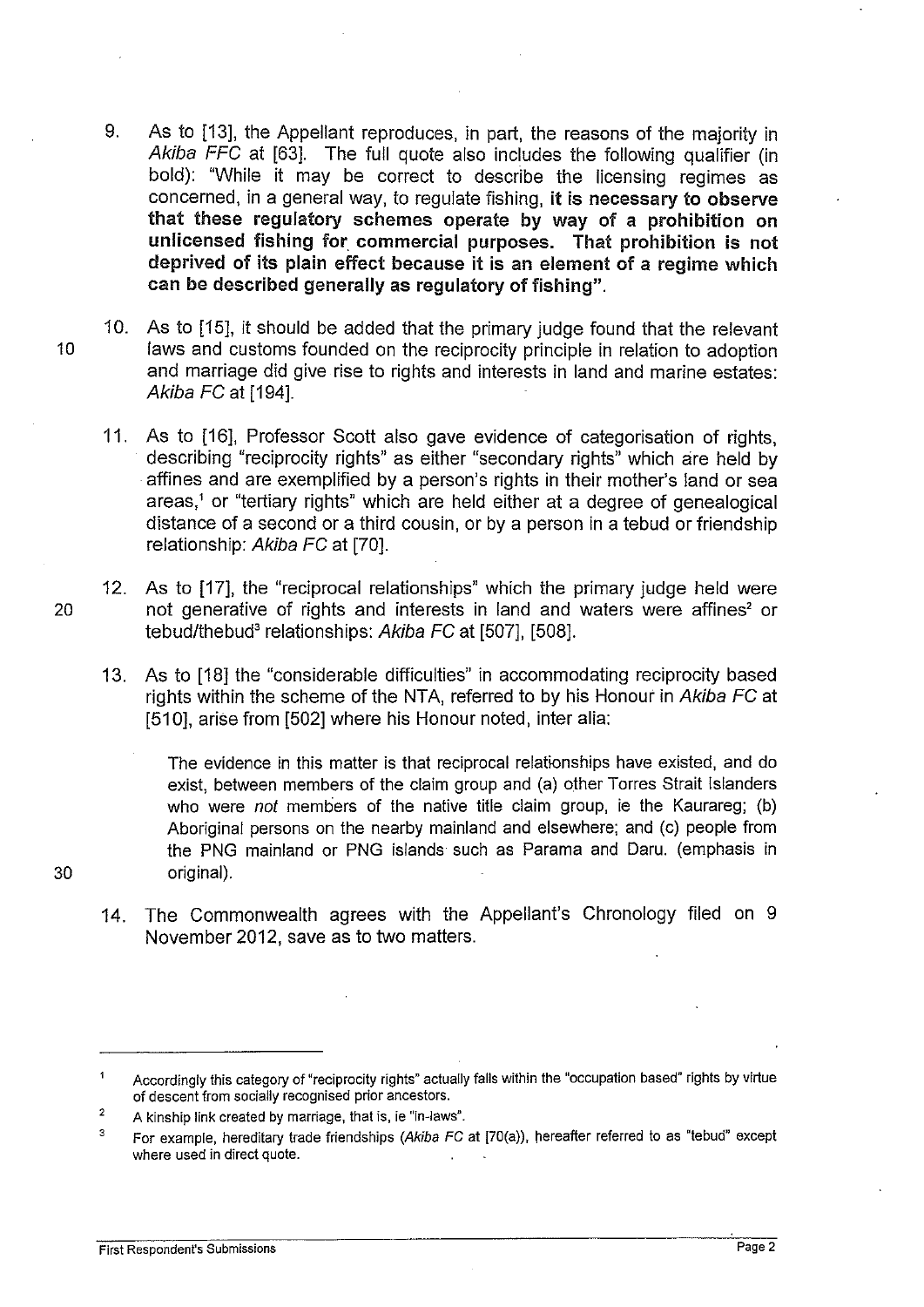- 15. First, concerning the commencement the Fisheries Act 1968 (Cth) listed in Table 1 in the Chronology, s 3(1) commenced on 15 April 1970 and the remainder of the Act commenced on 9 December 1968.
- 16. Secondly, a reference to the "Errata to the First Respondent's Summary of Argument" that was filed in proceeding 819 of 2012 on 4 October 2012 is omitted from Table 2 in the Chronology.

#### PART V LEGISLATIVE PROVISIONS

17. The Commonwealth refers to the joint book of legislation to be filed in due course.

#### 10 PART VI ARGUMENT

A Extinguishment (Grounds 3 and 4)

#### General principles

- 18. The following critical aspects of the legal principles for determining the extinguishment of native title are not in issue.
	- 18.1. For extinguishment of native title to be brought about by an exercise of sovereign power through legislation, the legislation in question must manifest a clear and plain intention to extinguish native title: Western Australia v Ward (2002) 213 CLR 1 (Ward) at [78].
- 20 18.2. The test is an objective one and does not involve an enquiry into the state of mind of the legislators: Ward at [78]; see also Wik Peoples *v*  State of Queensland (1996) 187 CLR 1 (Wik) at 85 per Brennan CJ.
	- 18.3. Extinguishment of native title by legislation may necessarily be implicit: Wik at 126 per Toohey J, 185-186 per Gummow J, 247, 249 per Kirby J; see also 155, 166 per Gaudron J. In ascertaining whether legislation has the effect of extinguishing native title, one must have regard to the language, character, and purpose which the statute was designed to achieve: Wik at 247 per Kirby J.
- 18.4. Native title rights will be extinguished where they are inconsistent with 30 rights conferred by statute. The test to be applied in determining inconsistency is what is described as "the inconsistency of incidents" test: Ward at [78]-[85]; Wik at 185; Fejo v Northern Territory (1998) 195 CLR 96 **(Fejo)** at [43].

## **First Respondent's Submissions** Page3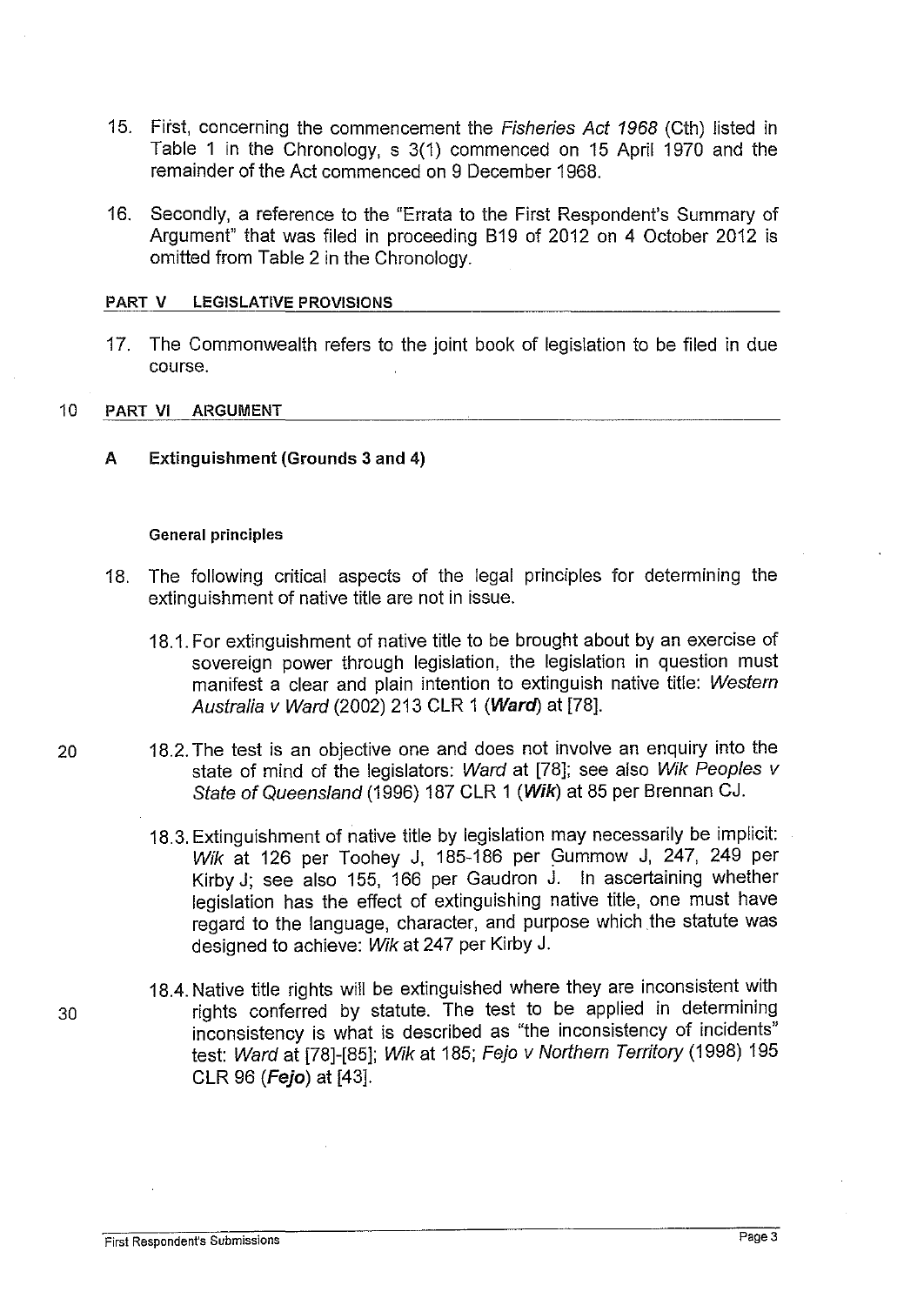#### The key question

- 19. Whether the legislative regimes, being those referred to in Akiba FFC at [41], evince a clear and plain intention to extinguish native title rights to take fish for commercial purposes is not, without more, resolved in favour of the Appellant merely by a characterisation that the "legislative regime taken as a whole" has a "regulatory" character. This would be to put the proposition too broadly and is not supported by the authorities: Mabo v State of Queensland (1988) 166 CLR 186 (Mabo  $fN$ o 1J) at 224 per Deane J; Mabo v State of Queensland (1992) 175 CLR 1 (Mabo [No 2]) at 64 per Brennan J; Wik at 10 193 per Gummow J; Brown v Western Australia [2012] FCAFC 154 at [442] per Barker J.
	- 20. As general propositions, a statutory prohibition on an activity that could otherwise be carried out pursuant to a native title right will extinguish native title (see Ward at [265]; Wik at 185-186 per Gummow J), while mere regulation of the way in which rights and interests may be exercised may not. . However, in some cases regulation will shade into prohibition; and the line between the two may be difficult to discern: Yanner v Eaton (1999) 201 CLR 351 (Yanner) at [37] per Gleeson CJ, Gaudron, Kirby and Hayne JJ, [115] per Gummow J, cf [57] per McHugh J, [156] per Callinan J.
- 20 21. Further, it has been this Court's approach to consider native title as a "bundle of rights", one or more of which can be extinguished without affecting the existence of other rights in the bundle. That is, if the licensing regimes are "concerned, in a general way, to regulate fishing" (Akiba FFC at [63]), that does not preclude a finding that the right to take fish for commercial purposes as an *incident* of the broader native title right to fish is inconsistent with<br>specific provisions of the statutory regime. This follows from the specific provisions of the statutory regime. "inconsistency of incidents" test: Ward at [78]; Wik at 185 per Gummow J.

#### The assistance to be derived from Harper

30 22. The majority of the Court below correctly relied upon, and applied, Harper v Minister for Sea Fisheries (1989) 168 CLR 314 **(Harper).** ·In that case, this Court held that the scheme established by the Fisheries Act 1959 (Tas) and the Sea Fisheries Regulations 1962 (Tas) for the imposition of a general prohibition on exploitation of the abalone resource, coupled with the grant of statutory licences for the taking of limited quantities of abalone, resulted in the creation of new statutory rights in licence holders which necessarily abrogated the previously existing (public) right of all persons to fish for abalone: Harper at 325 per Mason CJ, Deane and Gaudron JJ, 329-332 per Brennan J (with whom Dawson, Toohey and McHugh JJ expressed 40 agreement).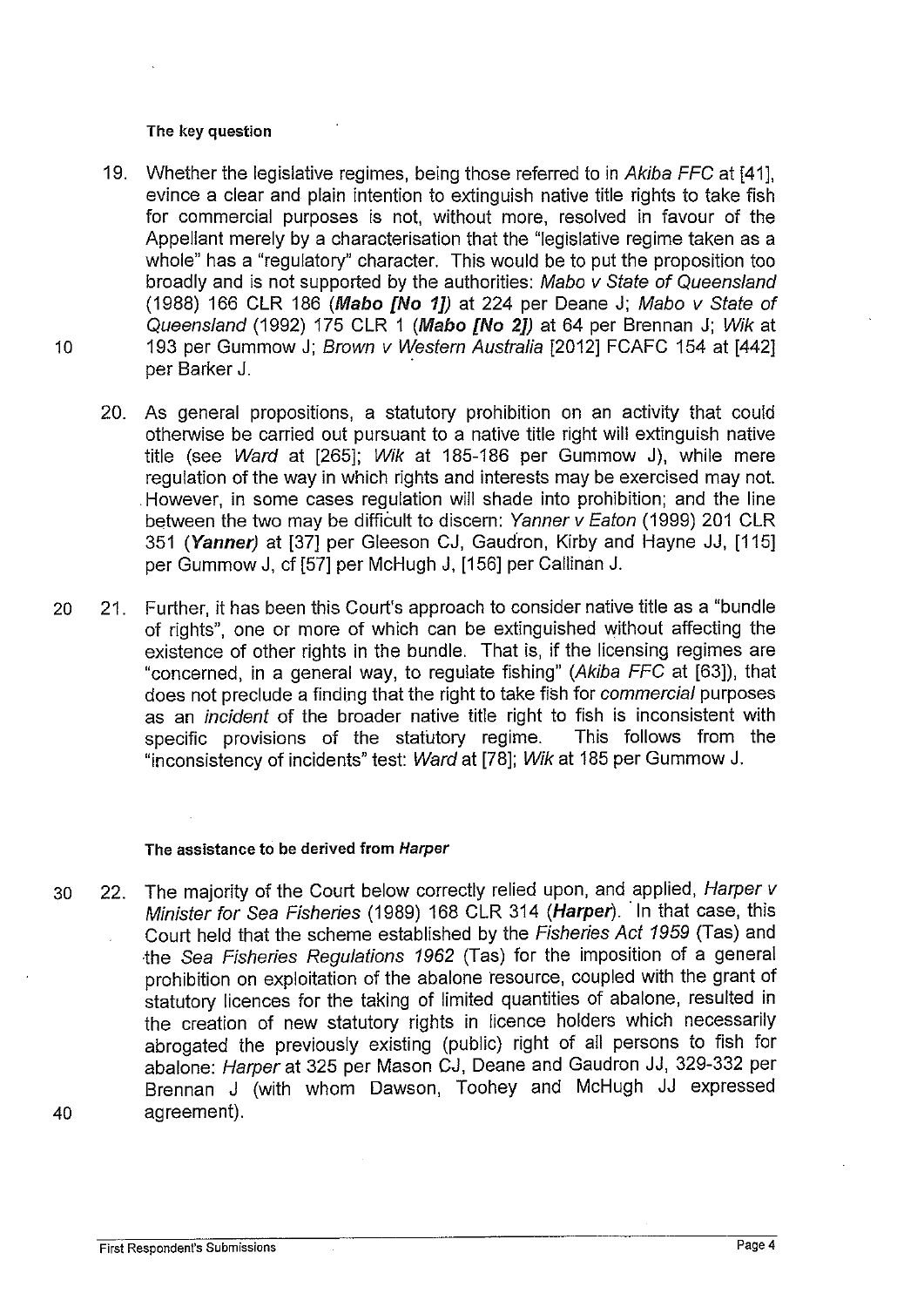- 23. As a consequence of the licensing system established by the relevant Tasmanian legislation, Brennan J held (at 334-335) that "those who may lawfully take abalone do so not in exercise of a public right to fish but in exercise of the statutory right of a licensee". Similarly, Mason CJ, Deane and Gaudron JJ (at 325) described the right of a licensee under the Tasmanian legislation as "an entitlement of a new kind created as part of a [statutory] system...".
- 24. Following Harper, there is no doubt that a licence granted under a statutory licensing regime premised on a statutory prohibition confers a statutory right 10 on licence holders to do what would otherwise be the subject of that prohibition. Harper stands in the way of an approach that would treat a licence in such a case, not as a right, but rather as a mere shield against prosecution under the prohibition. Likewise with the cases that have followed  $it<sup>4</sup>$
- 25. Thus the principles established by Harper have been applied in the context of the Fisheries Act 1952 (Cth), with the result that rights held under a fishing boat licence granted under that Act, again premised on a statutory prohibition, were found not to be common law rights but "a new species of statutory entitlement, the nature and extent of which depends entirely on the 20 terms of the legislation".<sup>5</sup>
- 26. The Appellant does not challenge the correctness of Harper, but says that it is not authority for the proposition that native title rights are as freely amenable to abrogation as public rights: AS [41]. That is not the correct question. If Harper is to be used as an analogue, the task is to identify what aspects of the licensing regime in that matter manifested the clear legislative intention to abrogate the common law right there in issue, and to ask whether, if those same features were present in the Queensland and Commonwealth legislation, they manifested a clear and plain intention to extinguish native title rights. The Commonwealth does not disagree with the 30 Appellant's general description of the various statutory regimes at AS [26]- [29].
	- 27. The reason for the legislative scheme with which Harper was concerned was explained by Mason CJ, Deane and Gaudron JJ (at 325; see also Brennan J at 332), as follows:

The licensing system ... in relation to abalone fisheries in Tasmanian waters is not a mere device for tax collecting. Its basis lies in environmental and

<sup>4</sup>  Cf AS [36]. See for example Bienke v Minister for Primary Industries & Energy (1996) 63 FCR 567 at 585: Minister for Primary Industry and Energy v Davey (1993) 47 FCR 151 at 160[8], 163[G]- 165[0], 168-9; South Australian River Fishery Association Inc v South Australia (2003) 85 SASR 373 at [185]; Tasmanian Seafoods Pfy Ltd v MacQueen (No 2) [2004] TASSC 40 at [46]; Alcock v Commonwealth (2012) 203 FCR 114 at [17]-[19], [29].

<sup>5</sup>  Bienke v Minister for Primary Industries & Energy (1996) 63 FCR 567 at 585. .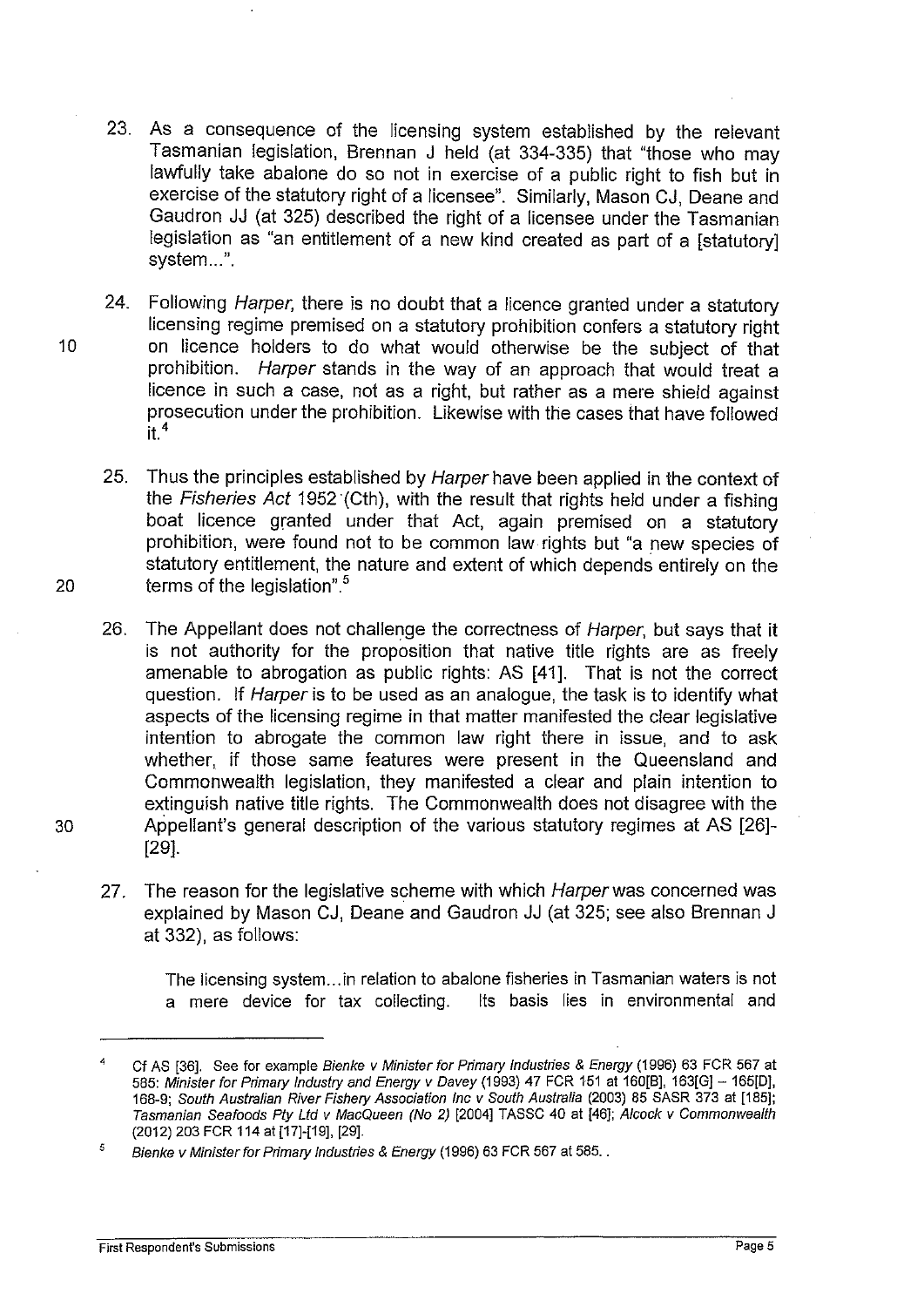conservational considerations which require that exploitation, particularly commercial exploitation, of limited public natural resources be carefully monitored and legislatively curtailed if their existence is to be preserved. Under that licensing system, the general public is deprived of the right of unfettered exploitation of the Tasmanian abalone fisheries. What was formerly in the public domain is converted into the exclusive but controlled preserve of those who hold commercial licences. The right of commercial exploitation of a public resource for personal profit has become a privilege confined to those who hold commercial licences. This privilege can be compared to a profit a prendre. In truth, however, 10 it is an entitlement of a new kind created as part of a system for preserving a limited public natural resource in a society which is coming to recognize that, in so far as such resources are concerned, to fail to protect may destroy and to preserve the right of everyone to take what he or she will may eventually deprive that right of all content.

- 28. The legislative intention discerned in Harper was that, in order to control the exploitation of a finite resource so as to preserve its existence, pre-existing common law (public) rights were replaced with a prohibition coupled with a limited and defined permission in the form of a statutory right to do the act that was prohibited.
- 20 29. That analysis can usefully be carried over to the licensing regimes in this case. The majority of the Full Court of the Federal Court correctly held that the purpose of the Queensland and Commonwealth legislation was to conserve fish stocks 'against uncontrolled exploitation, and that purpose was achieved by a blanket prohibition on the activity of commercial fishing save pursuant to a licence: Akiba FFC at [83]. The fact that the licensing regimes in question "[did] not permit of the employment by anyone other than the holder of a licence of the right to take fish from these waters for commercial purposes" was fundamental to the conclusion of the majority that the legislation manifested a clear intention to extinguish all common law rights to 30 fish commercially, and that intention inevitably comprehended native title rights as well: Akiba FFC at [64], [66]. The "inconsistency of incidents" identified by the majority was as between a prohibition on unlicensed fishing for commercial purposes coupled with the creation of a defined and limited statutory right to fish for commercial purposes on the one hand, and the continued existence of a right to fish for commercial purposes derived from the common law or from native title interests recognised by the common law on the other hand: Akiba FFC at [63], [70], [73]. Contrary to the Appellant's submissions (at AS [40]), the inconsistency produced by the licensing regime was not as between "licensed native title rights" and "rights held under a 40 licence by any other licence holder". The inconsistency arose because of the limited and defined creation of statutory rights to fish for commercial purposes which did not allow for the continued enjoyment of native title rights (sourced from traditional law and custom) to fish for those purposes.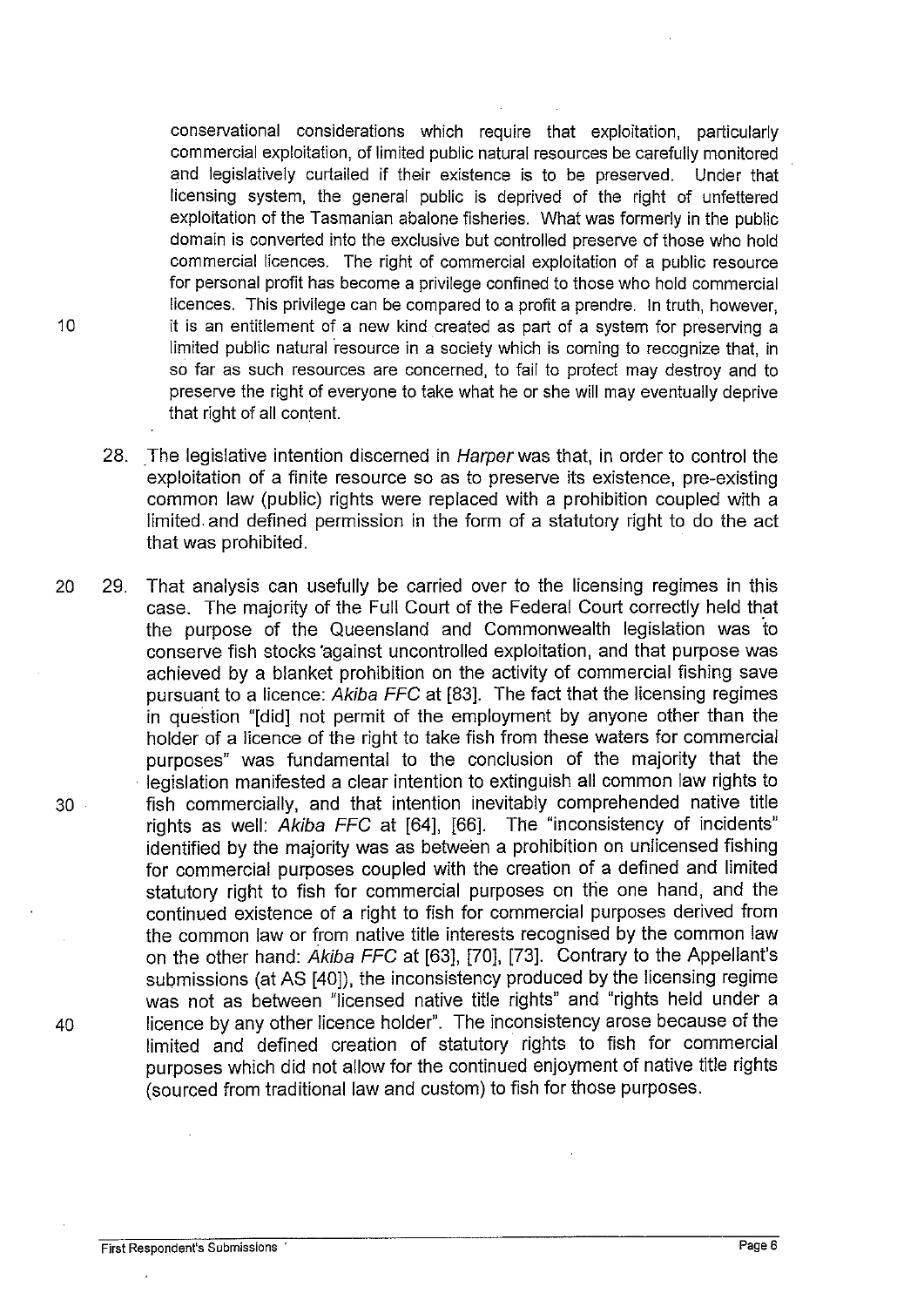- 30. The Appellant disputes that native title rights were extinguished by the licensing schemes but accepts that native title holders would have to obtain a licence under the legislation in order to lawfully engage in commercial fishing: AS [34]. The Appellant contends that the effect of the licence is that the native title right remains to be exercised but subject to the constraint that there must be compliance with the statute: AS [40]. The flaw in the Appellant's approach is that it requires a single statutory licence to have an entirely different character depending upon the identity of the licensee. Consistently with Harper, in the hands of a non-native title holder licensee, 10 the licence would constitute a statutory right to fish commercially. In the hands of a native title holder licensee, it would be a mere instrument that permits the lawful exercise of a native title right to fish commercially without which the activity would be unlawful, so as to shield the licensee from prosecution.
- 31. The introduction of such a dichotomy into the licensing regime cannot be supported. In the context of legislation which has, as its primary purpose, the conservation of a finite resource in order to preserve its existence, there is no textual or structural reason to impute an objective intention to Parliament to differentiate, in terms of continuing existence, between native title rights and 20 public rights, each to commercially exploit fish stocks: cf AS [41].
	- 32. The Appellant argues that there was no possibility of the statutory objective being defeated since native title holders, along with everyone else, are bound by the law and required to obtain a licence: AS [34]. But that argument simply underscores that the legislative intention, objectively ascertained, was that all commercial fishing was to occur, if at all, only pursuant to a single and uniform statutory right.
- 33. There is no requirement for a legislative scheme to be "directed at" native title rights and interests, or to even advert to their existence, in order to manifest a clear and plain intention to extinguish native title: Wik at 85 per 30 Brennan J, at 168, 185 per Gummow J; Ward HC at [78]. The majority in Akiba FFC was correct to so find: at [73].

#### The assistance to be derived **from** Yanner

34. The Appellant's case seeks to erect a general proposition that legislation that prohibits an activity, save pursuant to a licence, should be regarded, in truth, as something other than a prohibition of the unlicensed activity, and the authority for this proposition is said to be Yanner at [38], [115]: AS [32], [33]. The Appellant is driven to contend, without saying so, that nothing short of an "absolute prohibition" on an activity that is the subject of a native title right is 40 capable of manifesting a clear and plain intention to extinguish the native title right: AS [33].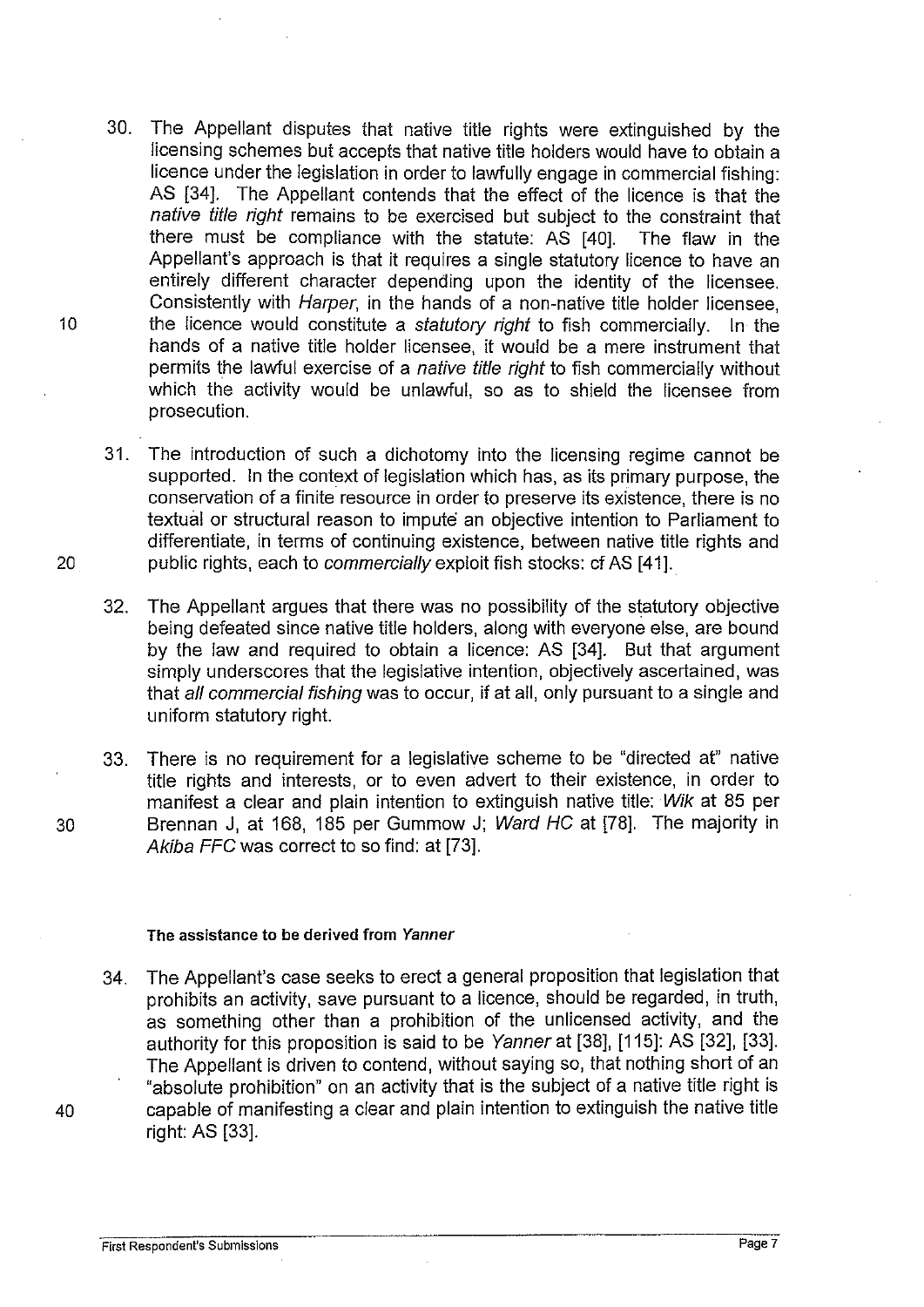- 35. That proposition should be rejected. It is inconsistent with express statements by the majority in Yanner (at [37]) that regulation may shade into prohibition and that the line between the two may be difficult to discern.
- 36. Three points must be noted about Yanner.
	- 36.1. the argument for extinguishment was based on provisions very different to the present;
	- 36.2. the argument for extinguishment was based on provisions in that scheme (particularly a vesting of fauna in the Crown as part of a royalty scheme) not present in this case; and
- 10 36.3. in the very different context of that scheme, neither the Commonwealth nor Queensland argued that the specific provision for a prohibition plus licence of itself worked extinguishment.
	- 37. And the Court's statement at [31] of Yanner that the respondent's concession was rightly made must be understood as stated in the context of the scheme in that case and the arguments there put. The Court was not asked to grapple with a prohibition in a scheme like the present, nor with the implications of Harper.
- 38. Nothing in the reasons in Yanner denies that legislation that is necessarily inconsistent with the continued enjoyment of native title rights extinguished 20 those rights. As the majority in Akiba FFC point out (at [74]), neither Yanner, nor any other decision, supports a general proposition that a law which prohibits an activity, save pursuant to a licence, is not, in truth a prohibition of an unlicensed activity.
	- 39. There is nothing in Yanner that detracts from the approach of this Court in Ward or Wik to extinguishment of native title (and the inconsistency of incidents approach) - or to deny that legislation which was necessarily inconsistent with the continued enjoyment of a native title right to take marine resources for commercial purposes, extinguished those rights.

## **B Reciprocal rights (Ground 5)**

30

## The key question

- 40. In relation to the second issue in this appeal, the key question is whether "reciprocal" rights, as identified by the Appellant, satisfy the requirements of s  $223(1)$  of the NTA.
- 41. The key terms of s 223(1) provide that "native title or "native title rights and interests" mean "the communal, group or individual rights and interests of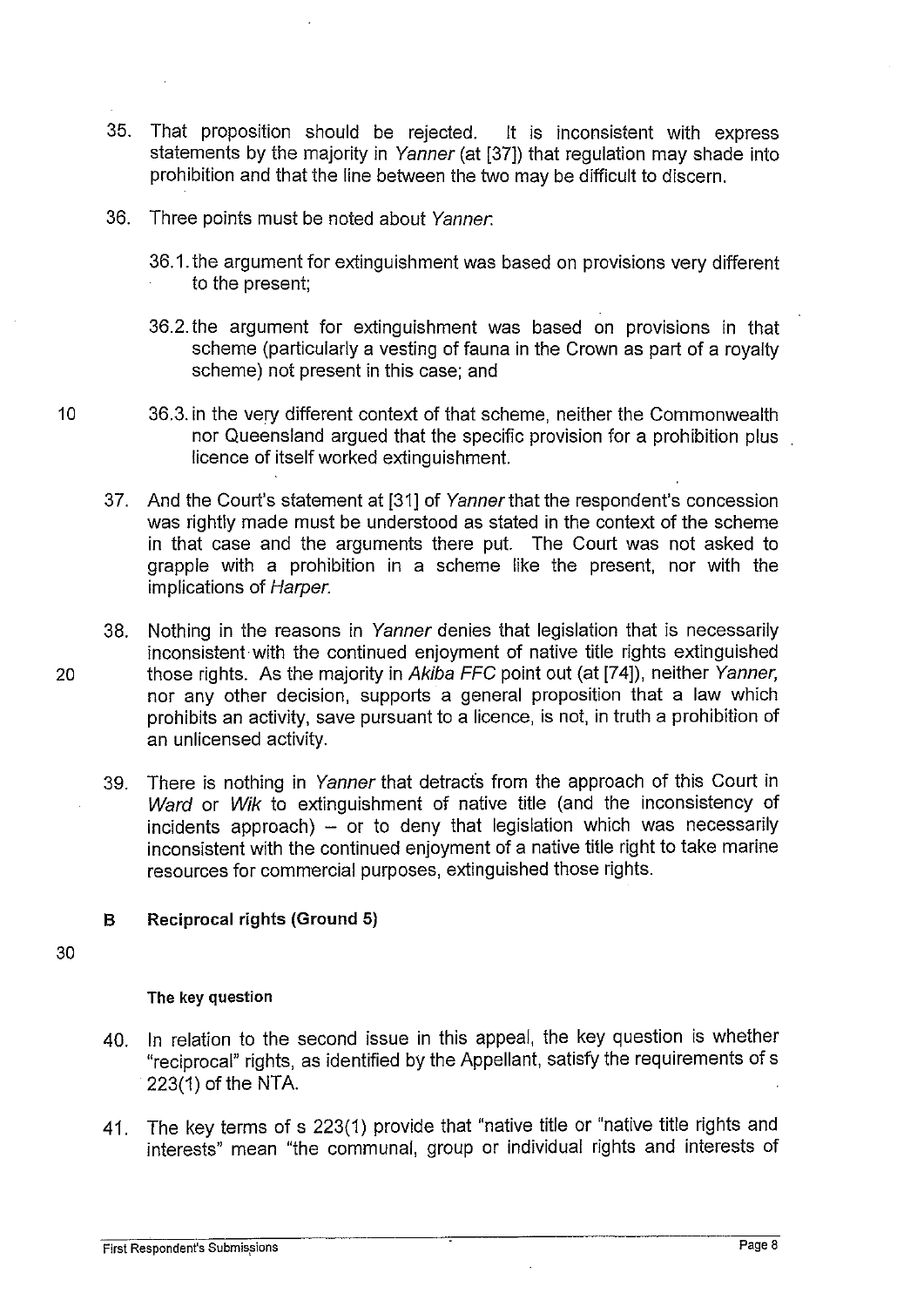Aboriginal peoples or Torres Strait Islanders in relation to land or waters, where":

- 41.1. the rights and interest are possessed under the traditional laws acknowledged, and the traditional customs observed, by the Aboriginal peoples or Torres Strait Islanders; and
- 41.2. the Aboriginal people or Torres Strait Islanders, by those laws and customs, have a connection with the land or waters; and
- 41.3. the rights and interests are recognised by the common law of Australia.
- 42. To resolve this question, it is necessary to address how the Appellant 10 advanced its case at trial, and what findings the Court made.
	- 43. At trial, the Appellant's basic model of the "system of traditional rights and interests", in relation to the sea claim area, introduced two categories of rights:
		- 43.1. "ancestral occupation based rights" or "emplacement based rights" being rights in respect of marine territory held by a group of descendants of the ancestors who originally occupied that area, and the wives of the members of the group;<sup>6</sup> and

43.2. "reciprocal relationship based rights" or "reciprocity based rights" being rights to access and use the waters of another individual (who has 20 occupation based rights in that area) premised only on the fact of a relevant reciprocal relationship (that is, kinship or tebud relationship) with an occupation based rights holder.<sup>7</sup>

#### What should not be in issue

44. There is no question in this case that the former type of relationships, based upon descent from a relevant ancestor, give rise to native title rights. For example, if the relevant relationship relied upon is between an occupation based rights holder and his or her sister's son, or brother's daughter, there would be no doubt, on the Appellant's model, that the sister's son or brother's 30 daughter are native title holders because they fall within the group of occupation based rights holders as descendants of prior occupying ancestors.'

<sup>6</sup>  Akiba FC at [69(a)]. Hereafter called "occupation based rights".

<sup>7</sup>  Akiba FC at [70(a)]. Hereafter called "reciprocal rights".

<sup>8</sup>  Cf AS at [54] which erroneously places "sister's brother" and "brother's daughter' into the category of reciprocal rights holders, rather than occupation based rights holders.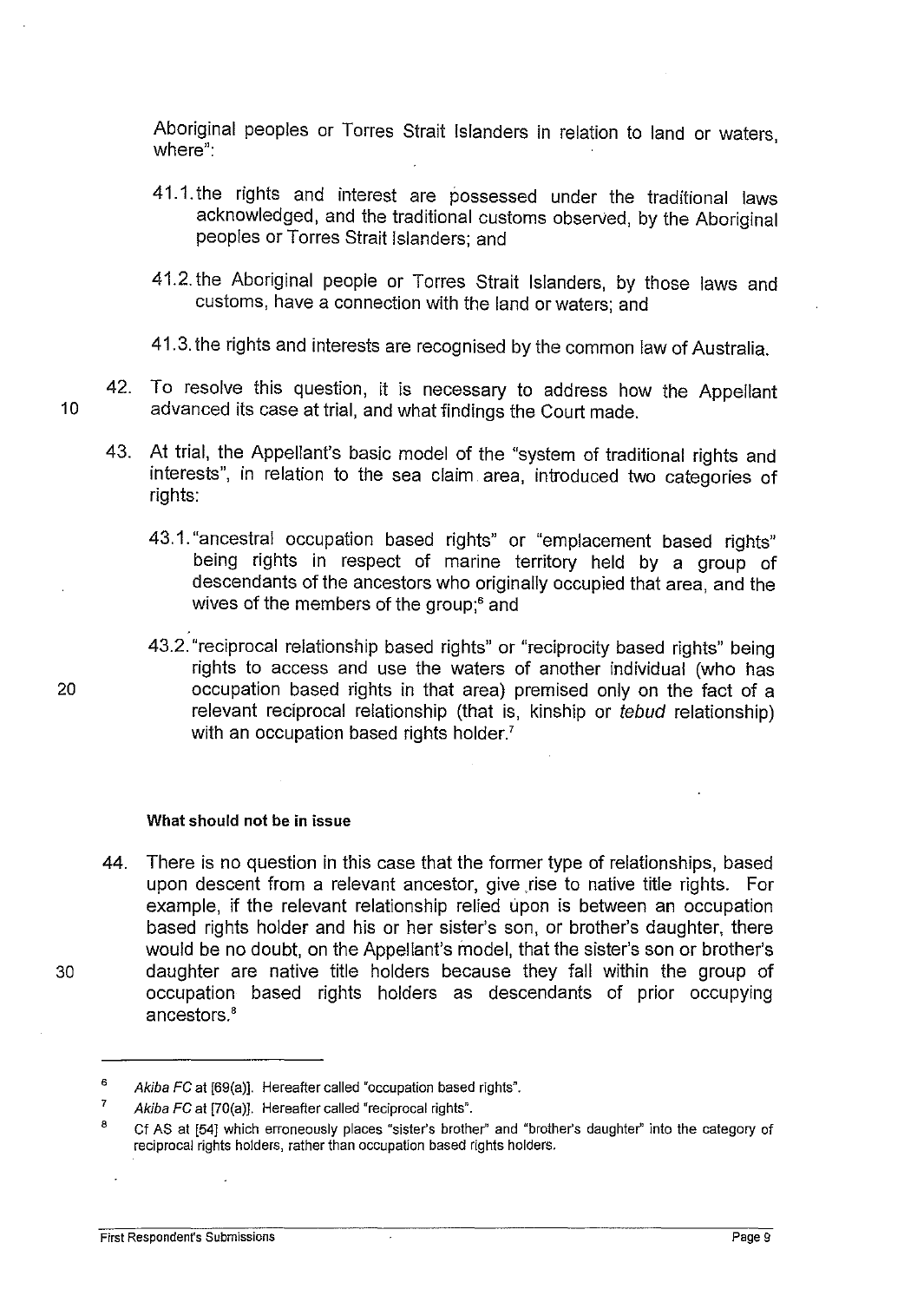- 45. To be clear, the Commonwealth's argument on this point does not exclude as native title holders those persons who may have a relationship with a member of the occupation based rights holding group (such as an ambilineal or matrilateral link) which may be relied upon to show descent from a relevant ancestor, thus demonstrating membership of a local "descent" group having an "occupation based" connection with a particular area of land and waters.
- 46. Nor does the Commonwealth's argument exclude wives, who are (or should be) included as native title holders because they are occupation based rights 10 holders on the model proposed by the Appellant at trial.' Indeed, the Commonwealth accepted in this matter that spouses (whether husbands or wives) may have native title rights in the sea area of their wife or husband.<sup>10</sup>
- 47. In any given case, whether spouses (or other persons) are native title holders may properly depend upon the particular laws and customs which give rise to the rights and interests in land or waters. In this respect, the Appellant (at AS [58] and [59]) refers to cases where the rights of spouses, members of neighbouring estates or persons with ritual authority arose because they were rights and interests those persons had in those areas through the laws and customs of the society, not through any kind of personal relationship of 20 the kinds contemplated in the present case. In each case, the required connection to the land and waters was by the laws and customs, and did not need to depend solely on a relationship with another person who was a native title holder." These cases present no issue for this Court.

#### The key issue refined

48. Thus the "reciprocal rights" in issue $12$ , which this Court is called upon to consider, reduce to- and only to- two categories:

<sup>9</sup>  See also First Respondent's Summary of Argument dated 5 July 2012 on the Special leave Application at [49] referring to occupation based rights being held by wives; Akiba v Commonwealth [2012] HCATrans 245 at p17, line 48ff: see also Akiba FC at [69(a)] and [70].

<sup>10</sup>  See "The Commonwealth of Australia's Submissions in response to the Applicant's Submissions on Native Title" dated 19 June 2009 at [6]. Cf AS at [58] and [59]. To the extent that wives (or spouses) do not fall within the description of native title holders in Schedule 5, the Commonwealth would consent to a variation which would reflect the findings of the primary judge in this respect.

<sup>11</sup>  See the requirement in Bodney v Bennell (2008) 167 FCR 84 (Bennell FC) at [165].

<sup>12</sup>  "The Commonwealth of Australia's Submissions in response to the Applicant's Submissions on Native Title" dated 19 June 2009 at [6] state: "As a matter of fact and law, the Commonwealth does not accept that access and use of an area which arises by way of only of a tebud (friendship) relationship or an affinal (in-law) relationship with another Torres Strait islander gives rise to recognisable native title rights and interests."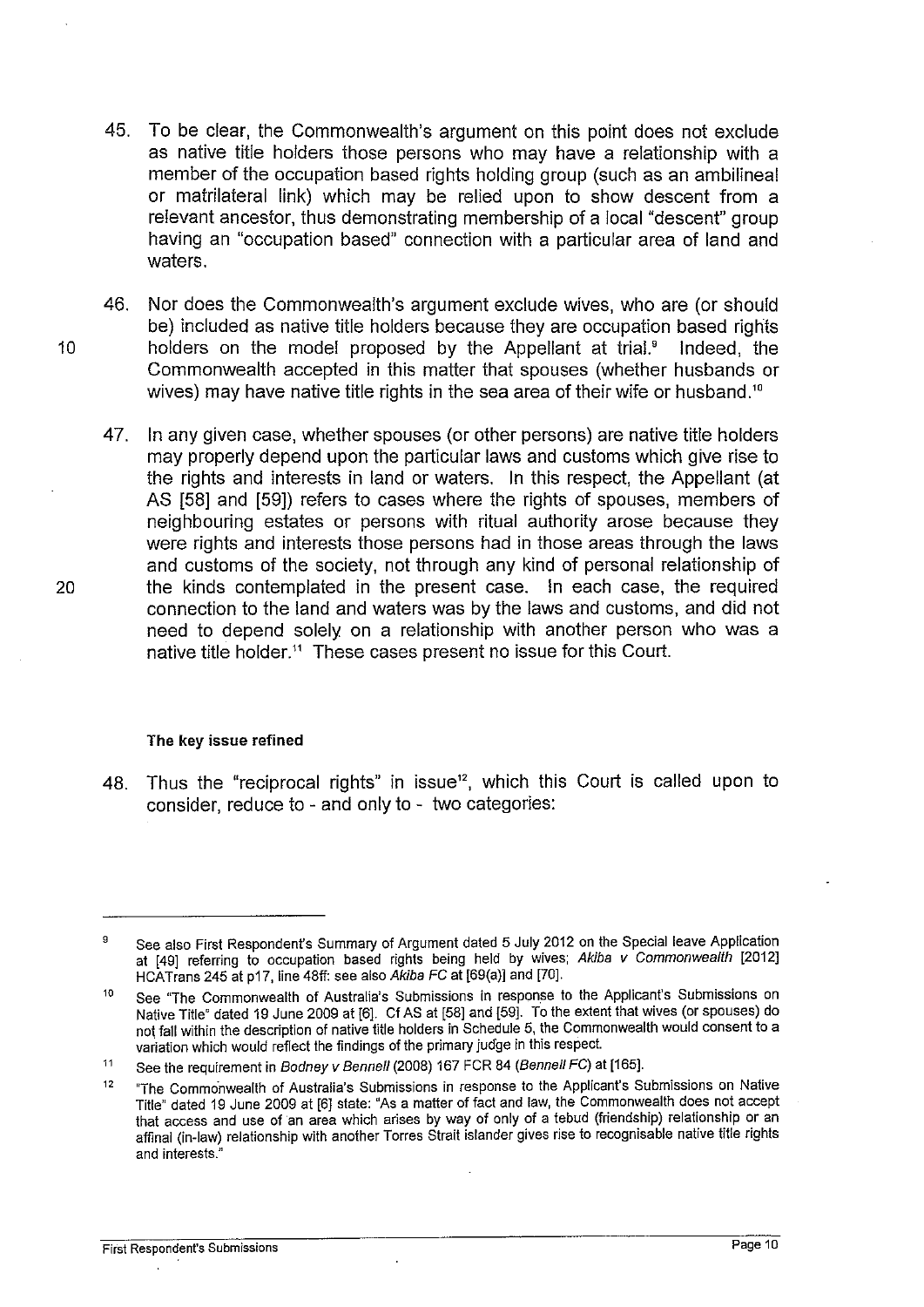- 48.1. rights of the kind described as "tertiary rights" by Professor Scott, held either at a degree of genealogical difference, or by persons in a friendship or tebud relationship: Akiba FC at [190], [507], [508]; or
- 48.2. rights arising from affinal ties (in-law relationships), which were described by Professor Scott as rights "related to moveable property, not to land or marine estates": Akiba FC at [193].
- 49. In Akiba FC at [506] his Honour usefully set out examples of the reciprocal rights in practice. They are:
- 49.1. to provide an assured welcome, accommodation or sustenance to a 10 visiting friend;
	- 49.2. give them a place to sleep;
	- 49.3. to go fishing with him or her;
	- 49.4. to be provided with something you need;
	- 49.5. to provide something to your friend if requested.

#### Rights based on a relationship with another person

- 50. Some of the reciprocal rights put forward appear to have the ultimate effect of rights of access to and use of waters (for example, to go fishing with your host). However, the relevant point is that these "reciprocal rights" to access 20 and use land and waters depend solely upon the person's "reciprocal relationship" with a person who does have "occupation based rights" to access and use the waters (which were properly recognised as native title): Akiba FC at [507].
- 51. To clarify what is essential to these rights, one can ask whether a person who was not otherwise a native title holder in a particular area and did not have a relevant reciprocal relationship (that is, affinal (in-law) or tebud (friendship)) with a native title holder in that area, would under the traditional laws and customs, have rights of access or use of that area. The answer given by the evidence is clearly "No": see, for example, Akiba FC at [298], to 30 the effect that *tebud* need permission.
- 
- 52. No doubt, the primary judge was satisfied that:

... there are, under Islander laws and customs, status based relationships, for example, of an affine or tebud with a person having occupation based rights, which give rise to rights and obligations that are reciprocal in character in the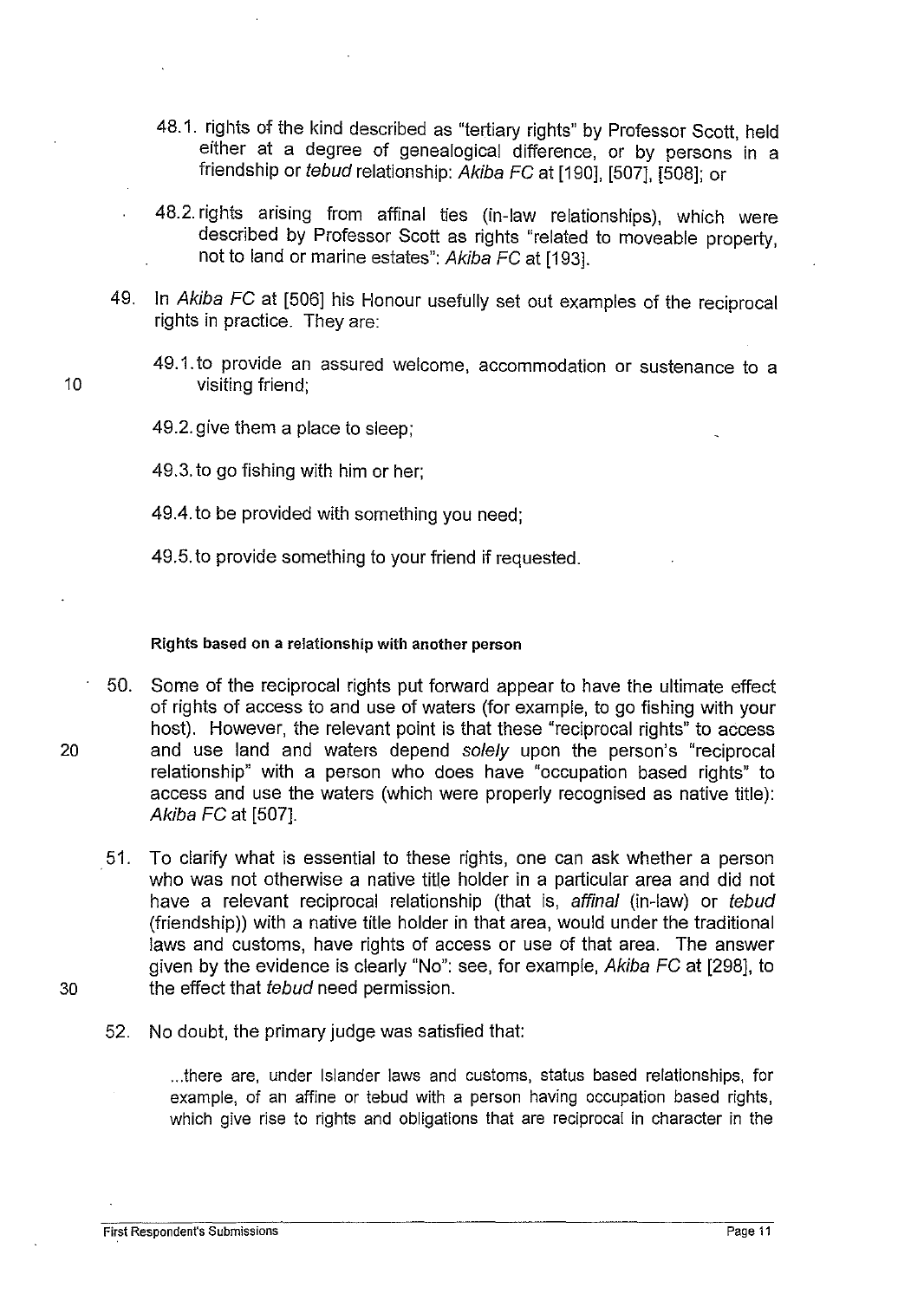sense that they will be enjoyed and discharged by one or other of the parties as the situation requires.<sup>13</sup>

- 53. That is, under the traditional laws and customs, a relationship with another person (who is connected with an area of land and waters) may give rise to reciprocal rights in that area which are held by reciprocal rights holders (being affines or tebud).
- 54. However, the key point, on which the Commonwealth supports the conclusion of the primary judge, upheld by the Full Court, is that the relevant reciprocal rights of affines and tebud are not native title rights within the 10 meaning of s 223(1) of the NTA, for two reasons:
	- 54.1. the rights are not to be characterised as "rights in relation to land and waters", but instead should be treated as "rights in relation to persons";<sup>14</sup>
	- 54.2. the reciprocal rights holders do not have the necessary connection with the particular area of land and waters under traditional laws and customs are required by s 223(1)(b) of the NTA. <sup>15</sup>

#### "in relation to land and waters"

55. That the rights and interests must exist in relation to land and waters was one of the elements of the definition of native title identified in Ward at [17]. 20 At [577], Kirby J identified it as the "critical threshold question" which requires a "real relationship, or connection, between the [right or] interest claimed and the relevant land or waters".<sup>16</sup> And see the definition in  $s$  253 of the NTA of:

> Interest, in relation to land or waters, means... any other right ... over, or in connection with ... the land or waters

56. As explained in the joint judgment in Ward at [64], whether there is a relevant connection "depends, in the first instance, upon the content of the traditional law and custom and, in the second, upon what is meant by 'connection' by those laws and customs". Although the "connection" there discussed was of the people with the land and waters, Kirby J took a similar approach when 30 considering the question of connection between rights and interests and land

<sup>13</sup> Akiba FC at [507.1-5].

<sup>14</sup>  Akiba FC at [508]; Akiba FFC at [129]-[132].

<sup>15</sup>  Akiba FFC at [129]-[132].

<sup>16</sup>  Albeit accepting that the phrase "in relation to" is to be interpreted broadly, his Honour confines its meaning within the particular statutory context. Cf AS at [45]-[47].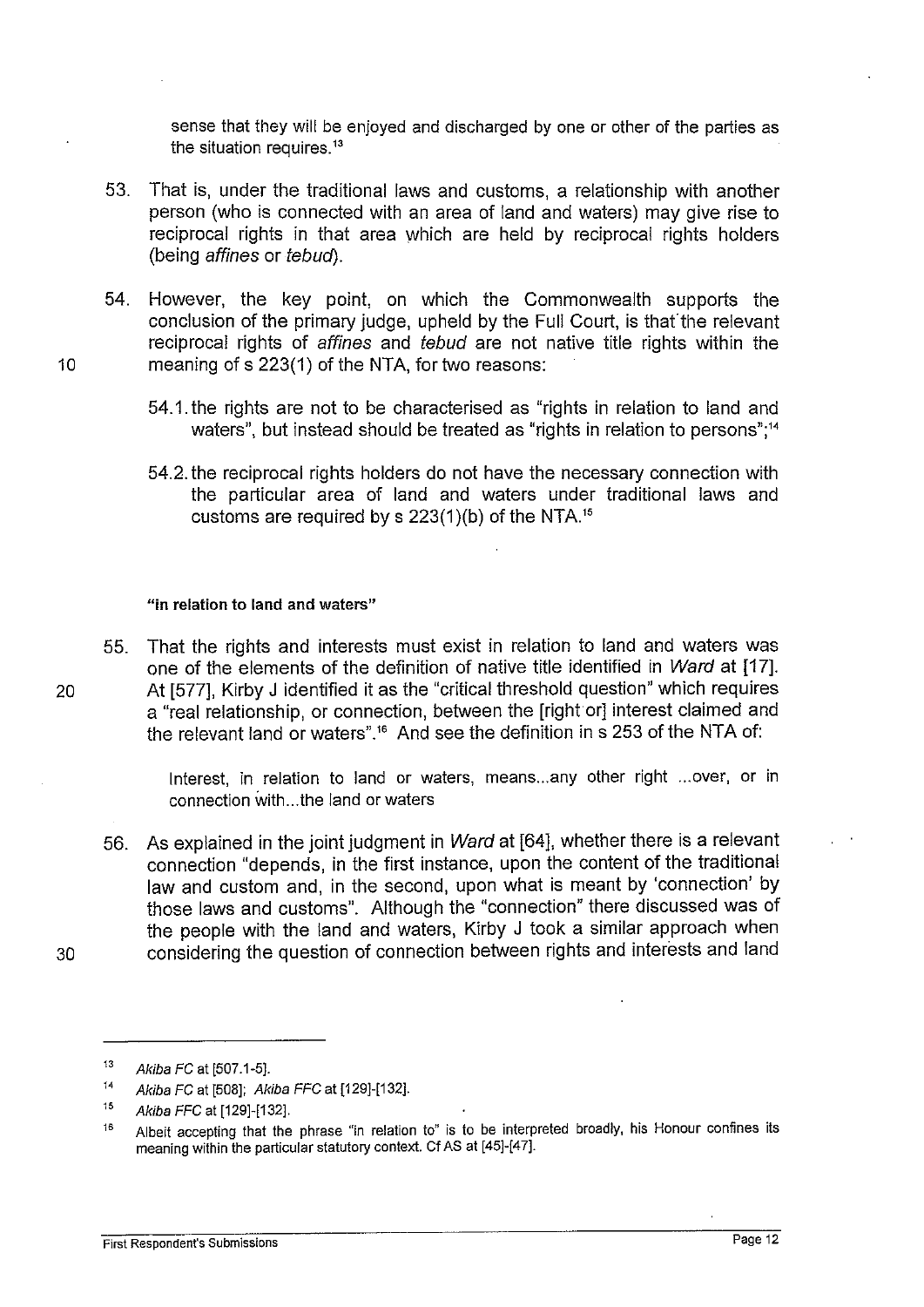and waters. That is, "[t]he issue of connection must be considered in light of Aboriginal tradition...".<sup>17</sup>

- 57. The question then becomes: Is there a real relationship or connection between the reciprocal rights propounded and the relevant land and waters, in light of the laws and customs?
- 58. It is important to appreciate that the reciprocal rights asserted as native title were rights to access and use the land and waters of another group because and only because of a status based relationship with a member of that group: by sharp contrast the occupation based rights were rights to access and use 10 the land and waters of that very group of which the person was a member because of descent from an original occupier of the area (or because of marriage into the group).
- 59. Furthermore, the reciprocal rights which bear a relationship to another group's land and waters persisted only as long as the relationship with a member of the other group lasted; although not routinely done, reciprocal relationships could be ended, for example, by denying a partner in reciprocity.<sup>18</sup> On the other hand, the primary judge held that "descent as a rule provides an indispensable element of a person's identity", $19$  so that the occupation based rights could not be denied: hence the reference in Akiba 20 FFC at [131] to reciprocal rights as propounded in this case arising by reason of "who you know" (and, implicitly while you know them), rather than native title rights in conformity with s 223(1)(a) and (b) of the NTA existing by virtue of the identity of the native title holder; that is, "who you are".
	- 60. So understood from the point of view of a reciprocal rights holder, it can be seen that the "real relationship, or connection" is between the rights of access and use and the person who is obligated under Islander laws and customs to afford those rights to you (the rights holder). If the relationship ceases, so do any reciprocal rights in the land and waters.

61, By sharp contrast, there is, a "real relationship or connection" (which is 30 undeniable) between an occupation based rights holder's right to use and access the relevant land and waters so as to satisfy the requirement in s 223(1) of the NTA that those rights are "in relation to land or waters".

**First Respondent's Submissions** Page 13

<sup>17</sup>  Ward HC at [577].

<sup>18</sup>  Akiba FC at [190.12-14], [507.11-14].

<sup>19</sup>  Akiba FC at [183].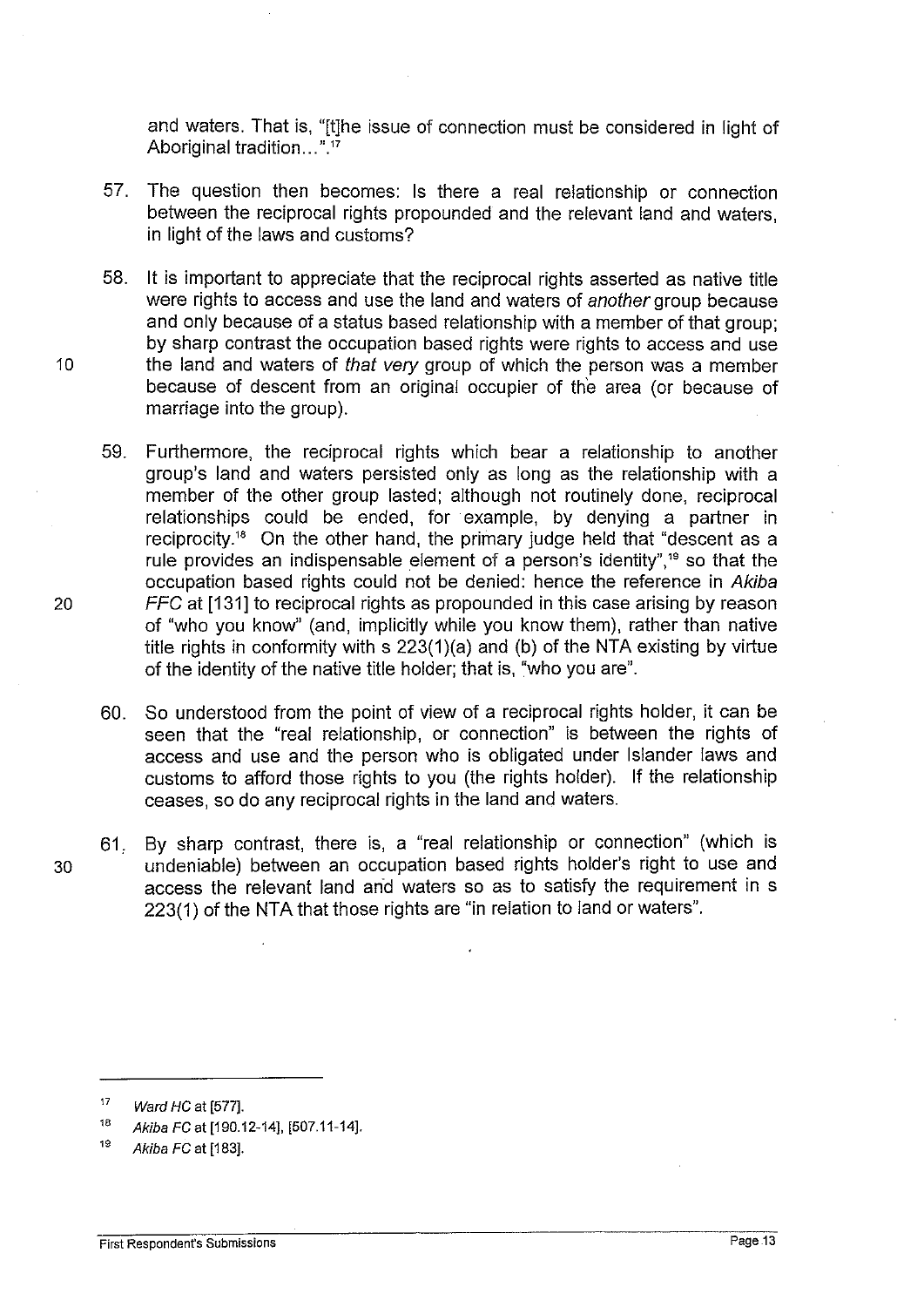#### Section 223(1)(b) connection

- 62. The second issue is whether the reciprocal rights holders (affines and tebud) have, by Islander law and custom,  $a \le 223(1)(b)$  connection with the relevant area to which their particular "reciprocal rights" pertain; that is the marine estate in respect of which the person with whom they have a reciprocal relationship has occupation based rights.
- 63. As was emphasised in Commonwealth v Yarmirr (2001) 208 CLR 1 (Yarmirr) at [9], the requisite connection with land and waters must be a direct connection of the native title holders, by their laws and customs, with 10 the particular land or waters. This direct connection is explained in Ward at [64]:

Section 223(1)(b) requires consideration of whether, by the traditional laws acknowledged and the traditional customs observed by the peoples concerned, they have a connection with the land or waters. That is, it requires first an identification of the content of traditional laws and customs and, secondly, the characterisation of the effect of those laws and customs as constituting a connection of the peoples with the land or waters in question.

- 64. Neither Yarmirr nor Ward contemplate that the requisite connection could be satisfied merely by a relationship with another person who themselves have 20 a connection with the relevant land or waters. The reciprocal rights (of affines and tebud) in this case are conceptually different from the rights referred to in AS at [58]-[59], for the reasons set out at [47] above.
	- 65. In Akiba FC at [546]-[551] the primary judge sets out the applicable legal principles for a s 223(1)(b) connection drawn from Bennell FC.
	- 66. In Bennell FC at [165], it was emphasised that:

... connection is not simply an incident of native title rights and interests as such. The required connection is not by the Aboriginal people's rights and interests. It is by their laws and customs.

- 67. Further, the s 223(1)(b) inquiry is area specific. That is, it is necessary to 30 establish that there is a connection to the relevant part of the claim area: see Bennell FC at [179].
	- 68. In any native title case, it is necessary to look to the particular laws and customs to establish whether the laws and customs are generative of rights and interests in land and waters, and whether by those laws and customs, particular persons or groups of persons are connected with the particular land and waters.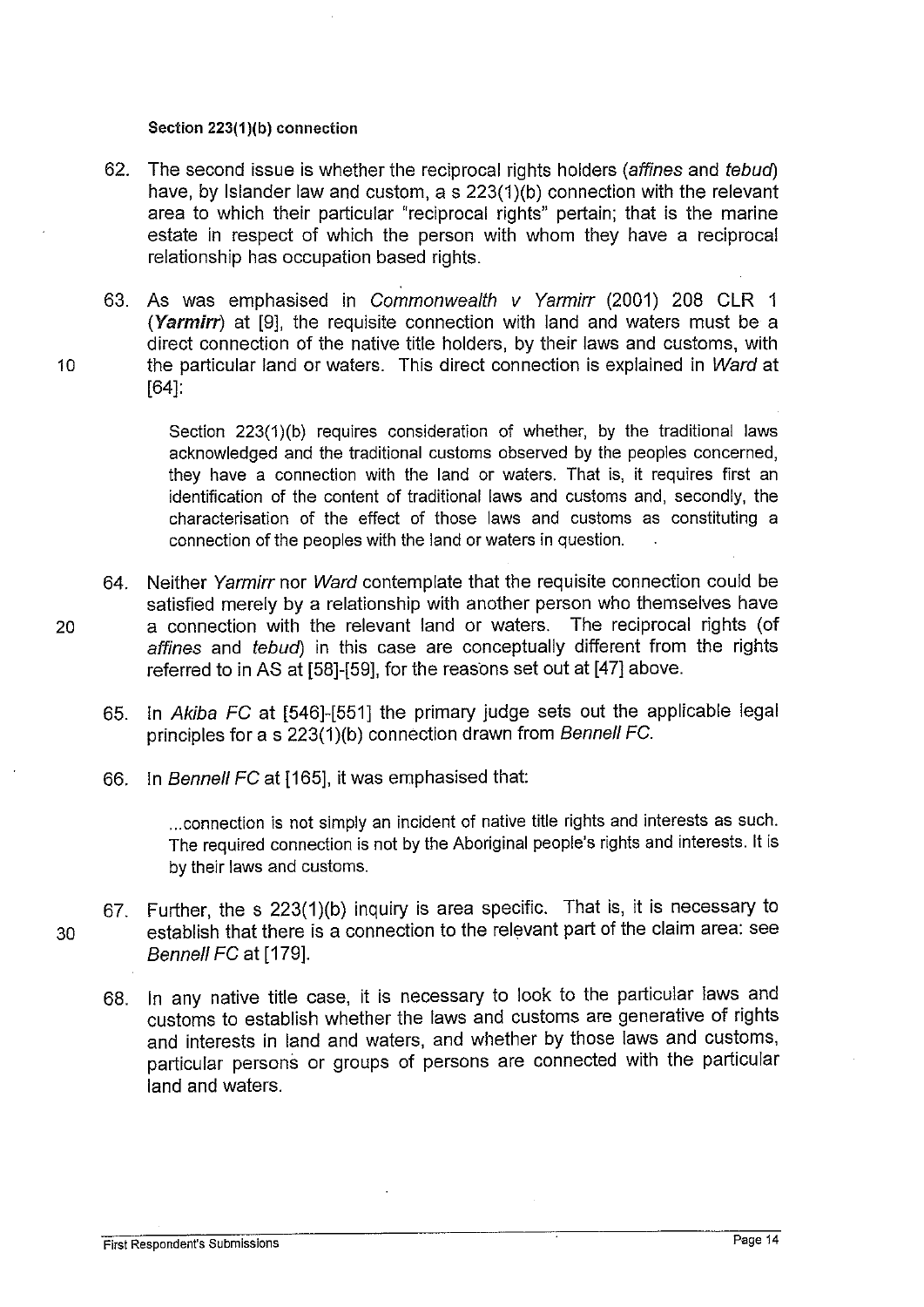- 69. In this case it is important to understand that the reciprocal rights in issue are not rights said to be held by a person as a member of a community of native title holders; they are individual rights.<sup>20</sup> Nor are the native title rights and interests held communally by all members of the claim group; rather they are group rights held by subsets of the wider Torres Strait society in respect of their own respective areas, where the relevant connection is by a particular group with its own particular area.<sup>21</sup>
- 70. In answer to the "short question" whether Islander laws and customs and the acknowledgement and observance thereof, connect the occupation based 10 rights holders to their marine estates, his Honour said:<sup>22</sup>

The Islander evidence of their knowledge of their own marine estate and of where those merge into the adjacent estates of others (usually in a shared area) is probably explained, to use the State's own words, by  $-$ 

... the pre-eminent importance of this "ownership" of country by the people concerned. ... Each of the witnesses described the area appropriate to his or her community as deriving from the community's historical association with the area.

would make the additional comment that the most notable feature of the Islanders' evidence in relation to both land and waters, was that their appreciation of what was theirs or shared was accentuated by their appreciation of what belonged to others and of what that difference signified under their laws and customs ...

Islander knowledge of areas, when coupled with the deep and transmitted sea knowledge that many of them possess, is itself a potent indicator of connection, and continuing connection at that, to their marine estates  $-$  the more so because under their laws and customs they have, and do exercise, traditional rights to use and forage there ...

- 71. Importantly, "laws and customs on permission and relatedly, on ailan pasin in its marine aspects, connect Islanders directly to their own estates...".<sup>23</sup>
- 30 72. In respect of the reciprocal rights holders here in issue (affines and tebud), the question is whether the Islander laws and customs connect them to the marine estates of others, as per the requirement in s 223(1 )(b).

20

<sup>20</sup>  See Akiba FC at [493].

<sup>21</sup>  Akiba FC at [542]-[543]. Cf Bennell FC at [165]-[166], discussing connection at a "communal" level with intramural allocation of rights.

<sup>22</sup>  Akiba FC at [648.5-12]- [649.1-4].

<sup>23</sup>  Akiba FC at [650.3-4]. There is no scope to view the required connection on a broader scale, given the findings as to connection of subgroups of the society with their own marine areas: cf AS at [70].